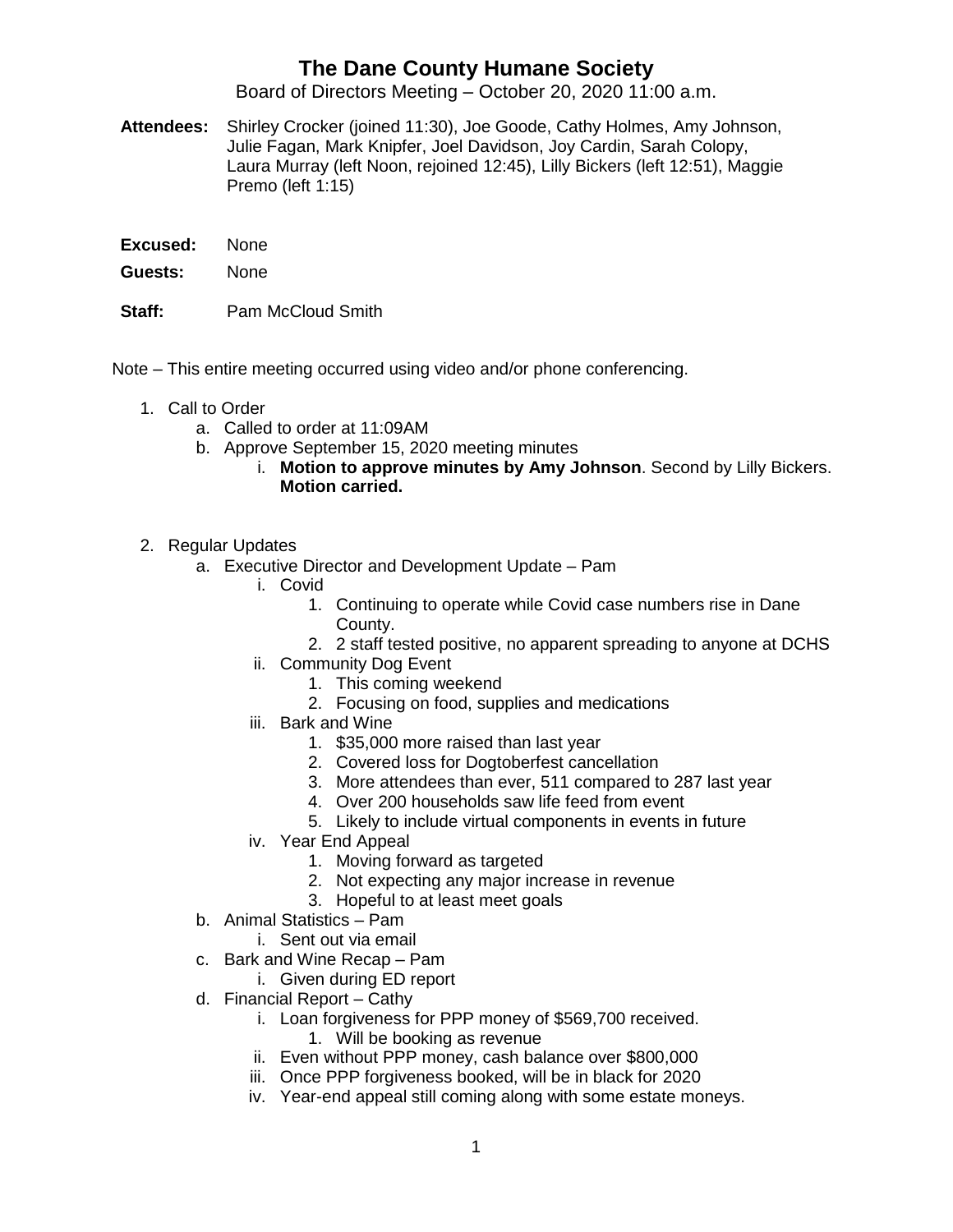## **The Dane County Humane Society**

Board of Directors Meeting – October 20, 2020 11:00 a.m.

- v. Major impacts of Covid in revenue \$415,000 below budget
	- 1. Adoption services due to less animals
	- 2. Education due to extremely reduced Camp Pawprint
- vi. Expenditures less than budgeted by over \$200,000
- 3. New Business
	- a. X-Ray Equipment Pam
		- i. Five years ago, obtained refurbished first X-ray machine
			- 1. Needs repairs in the range of \$5,000
		- ii. Looking to purchase new machine recommended by UW Vet School
		- iii. X-ray used A LOT. Especially for wildlife diagnosis.
		- iv. Machine plus 7-year warranty \$65,610 (includes \$7,000 discount)
		- v. Life span  $10 15$  years
		- vi. **Motion to approve the purchase of new X-Ray equipment for \$65,610 by Cathy Holmes.** Second by Joel Davidson. **Motion carried.**
	- b. Covid and 2021 Budget Input Pam
		- i. Should 2021 budget be based on Covid impacts or not?
		- ii. Discussion on impact of each type of budget
			- 1. Could two budgets be done large amount extra work
		- iii. Will put together budget based on normal operations, but identify areas at most risk for Covid impact
	- c. Randy Skiles Lift Insurance Resolution
		- i. Resolution directing Pam to handle these funds was presented to the board for approval
		- ii. **Motion by Joe Goode to approve the presented resolution.** Second by Julie Fagan. **Motion carried.**
	- d. Update on Investment Policy Statement Cathy and Mark
		- i. Changes to IPS by Finance committee were reviewed with the Board
			- 1. Bucket approach to investing
			- 2. More focused on risk reduction
			- 3. Separation of Investment advisor and Asset Manager

ii. Next steps to finalize IPS with Finance Committee then to share with UBS

- e. Draft Charter for Legislative Committee
	- i. Identified proposed new charter document
	- ii. Purpose of committee is to identify and advance a legislative agenda, working with other animal groups
	- iii. Committee members should have direct contact with others in the industry that bring forward many of the legislative issues
		- 1. Need to complete introductions for committee members
	- iv. Committee to propose final charter next month, November.
	- v. Joe to send finalized position statements to Maggie

## 4. Old Business

- a. Diversity and concept for Broader Discussion Joe
	- i. Discussions with Chief Diversity Officer of UW Health Shiva Bidar, to possible talk with DCHS Board regarding ideas on how to achieve diversity on a board.
- 5. Committee Activity skipped at this meeting due to time constraints
	- a. Finance